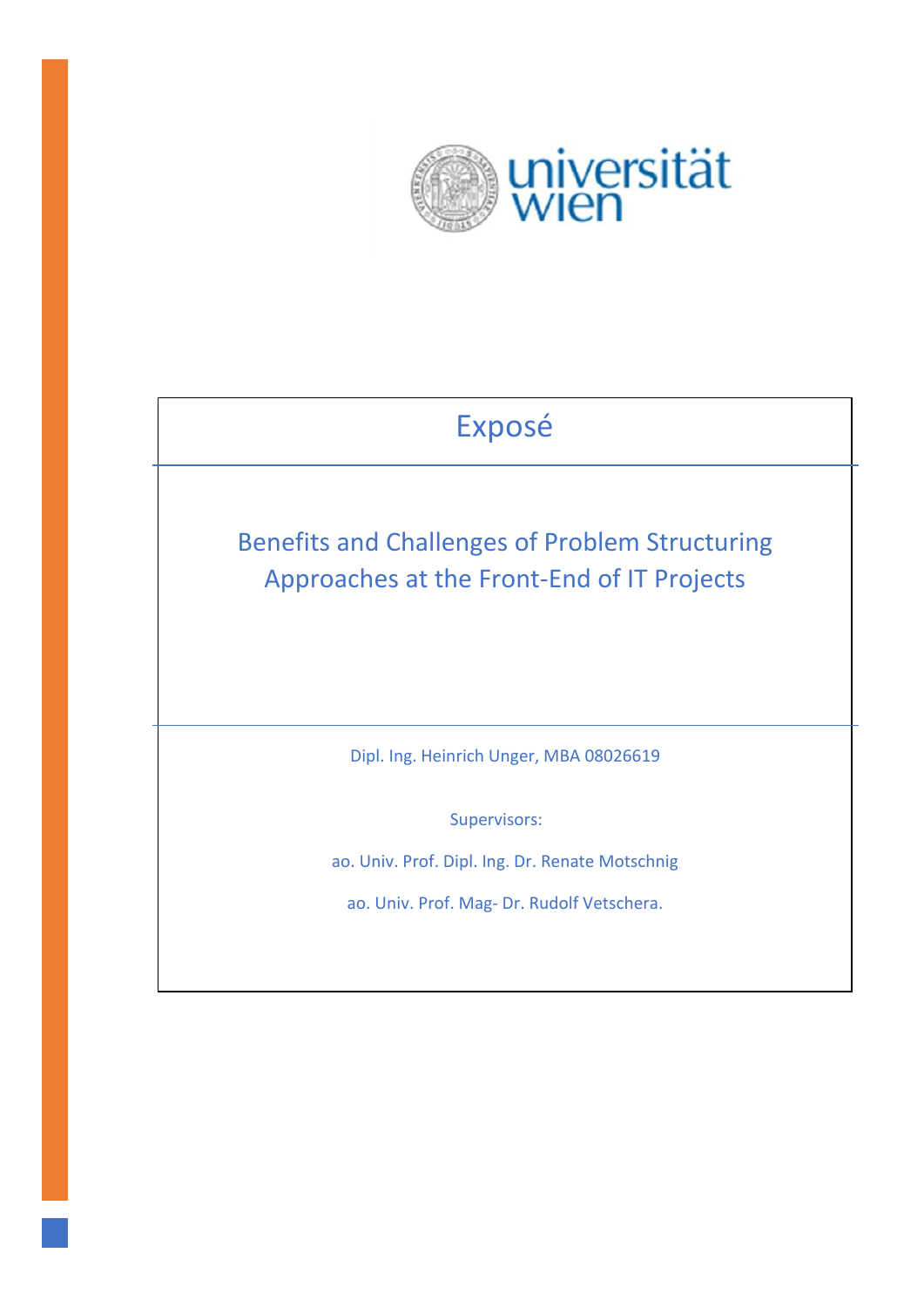# Content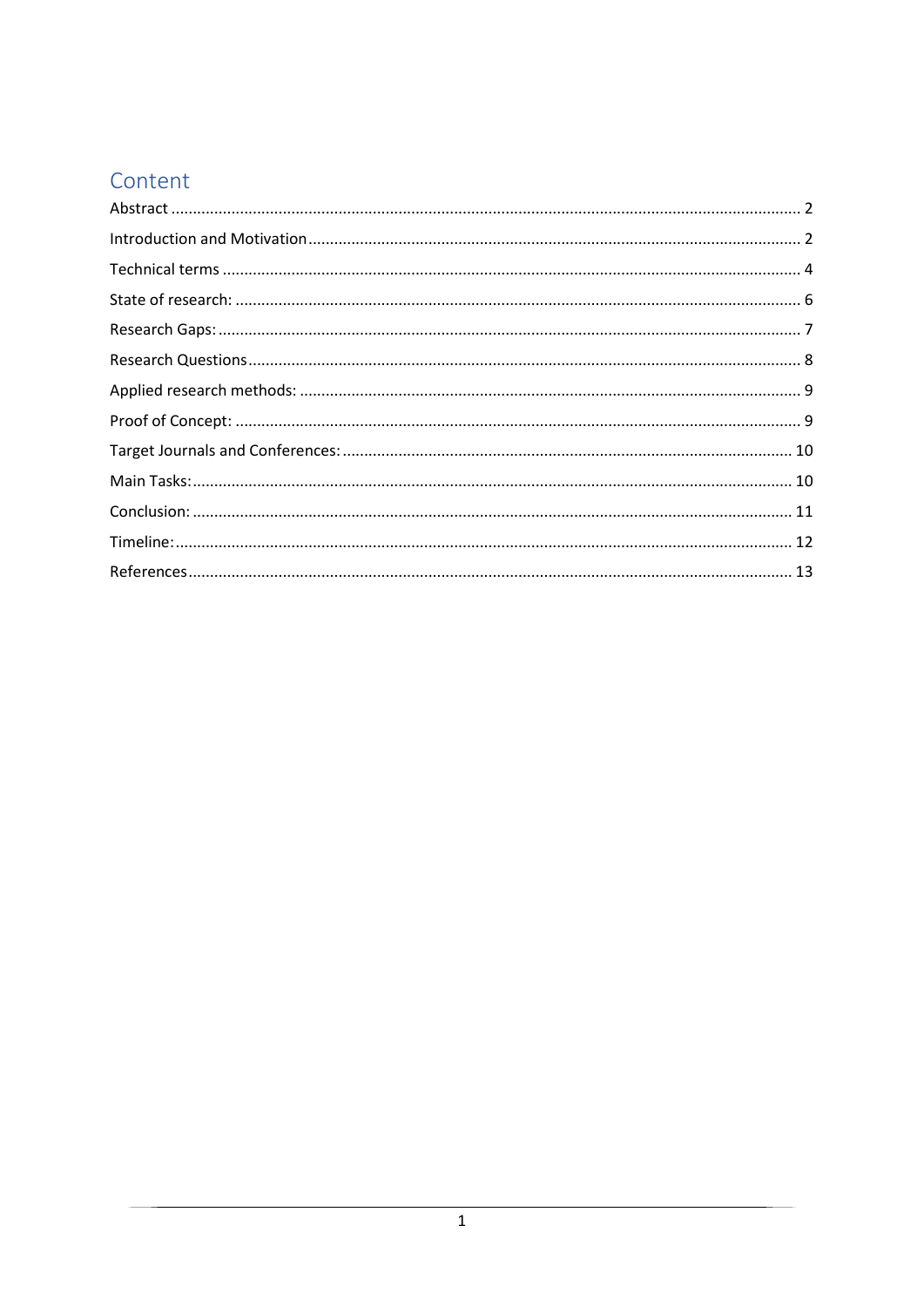# <span id="page-2-0"></span>Abstract

Despite significant progress in software engineering, still too many IT-Projects fail or are compromised. This thesis explores in which ways problem structuring methods, applied at the very beginning of ITprojects, could lead to a better understanding of a project's purpose and thereby contribute to higher success rates and considerable economical savings.

This expose explains the motivation, planned steps, and professional basis of the dissertation project. Research gaps, research methods, an implementation plan, and means of quality assurance of the dissertation results are listed. The function of problem structuring methods (PSM), as the main object of consideration are explained in more detail. They support the investigation of wicked problems. For this type of problems, it is essential to achieve a shared understanding of the stakeholders. Based on a first rough literature research questions were formulated. Answering them will lead to a better understanding of the challenges of the front-end phase of IT projects, and why we should focus on a shared understanding of the underlying real-world problems.

### <span id="page-2-1"></span>Introduction and Motivation

Clear requirements and a sufficiently defined objective are in themselves an essential prerequisite for any type of undertaking. Otherwise, how should one determine whether one has completed a task or not.

This is especially true for IT Projects. However, IT project should start nowadays with a proven concept as a result at the front-end phase.

The front-end phase is the first well-documented phase of IT projects. For example, Samset (Samset 2010) describes the methods of this phase very well in his book "Early project appraisal"



*Figure 1: Samset 2010 - Early project appraisal.jpg (Samset 2010, S. 98)*

But what about the entry in the front-end phase? To develop different concepts, which means suggested ways to possible solutions, the stakeholders must have a shared understanding of the real world problem to be improved.

To emphasize it, in order to successfully complete IT projects for the order giving organization, there should be no doubt at the kickoff of an IT project about what needs to be done, it is only a question of how the project should proceed. It is state-of-the-art to engage in stakeholder management. Again and again, create various stakeholders different purposes late in the course of the project determined. Significant changes in project objectives are the result. This is prevented with the PSM approach, as a common problem view is already available before the project starts. The "why" of the project is beyond question.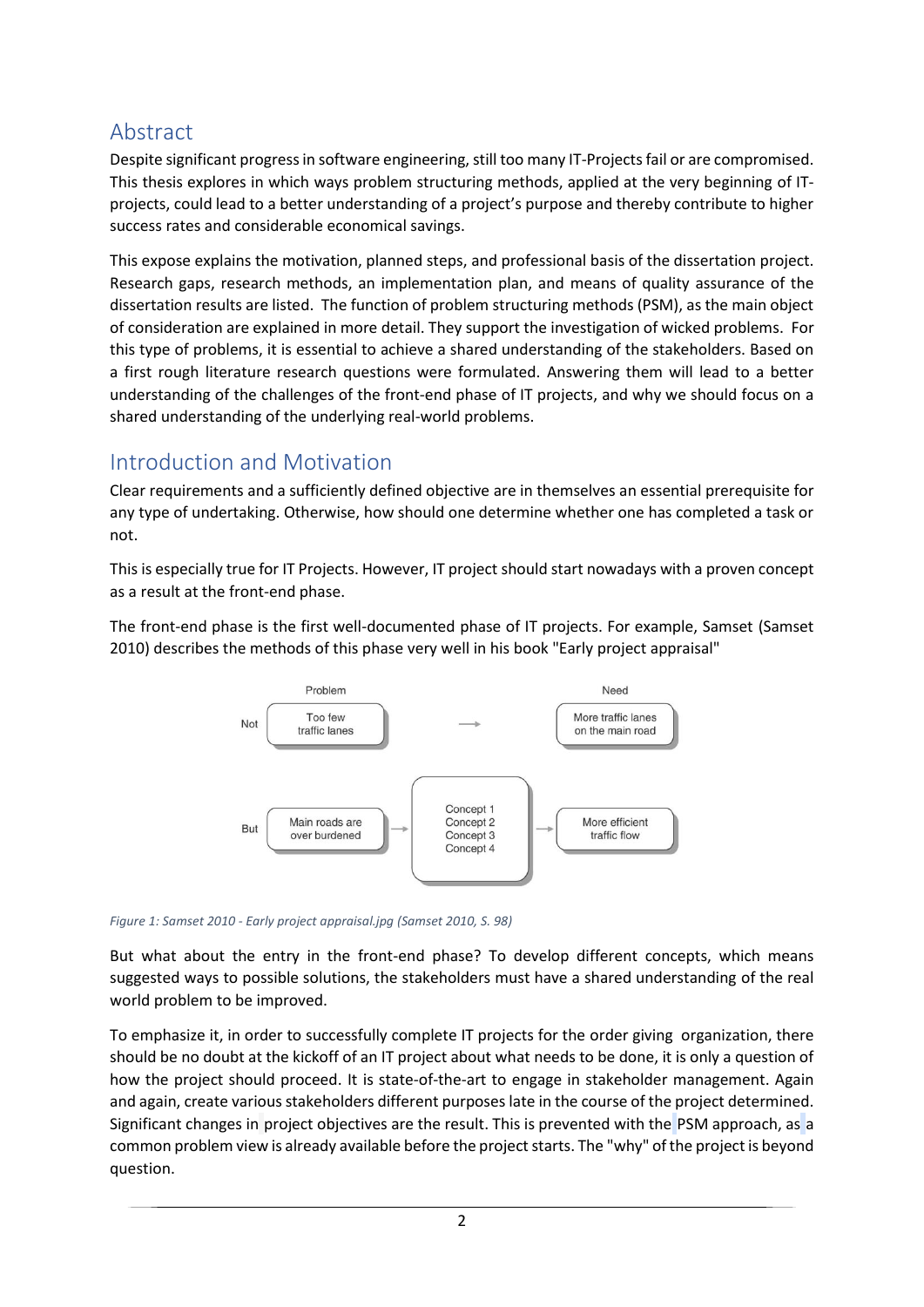The following diagram illustrates that – purpose is not in the focus of the projectmanager. While the project manager is responsible for the goals (objectives) of the project, the organization, ordering the project is responsible for ensuring that the project goalssupport the desired effects in the organization.



*Figure 2 Purpose vs. Goals*

The dissertation thesis will deal with the conditions, problems, and improvement potentials of the preproject phase, i.e., the time dedicated describing the problem situation.

Therefore, a process or method is needed to transform the undescribed real-world situation into a well-structured problem description. We find this in the form of the Problem Structuring Approach and Problem Structuring Methods. Technical terms and assumptions:

Problem structuring methods (PSMs) are a broad group of model-based problem handling approaches whose purpose is to assist in the structuring of problems rather than directly to derive a solution. (Rosenhead 2013)

A good example is the Soft System Methodology (SSM) created by Checkland.



*Figure 3: Checkland 2008 - Soft System Methodology.jpg (Checkland 2008, S. 71)*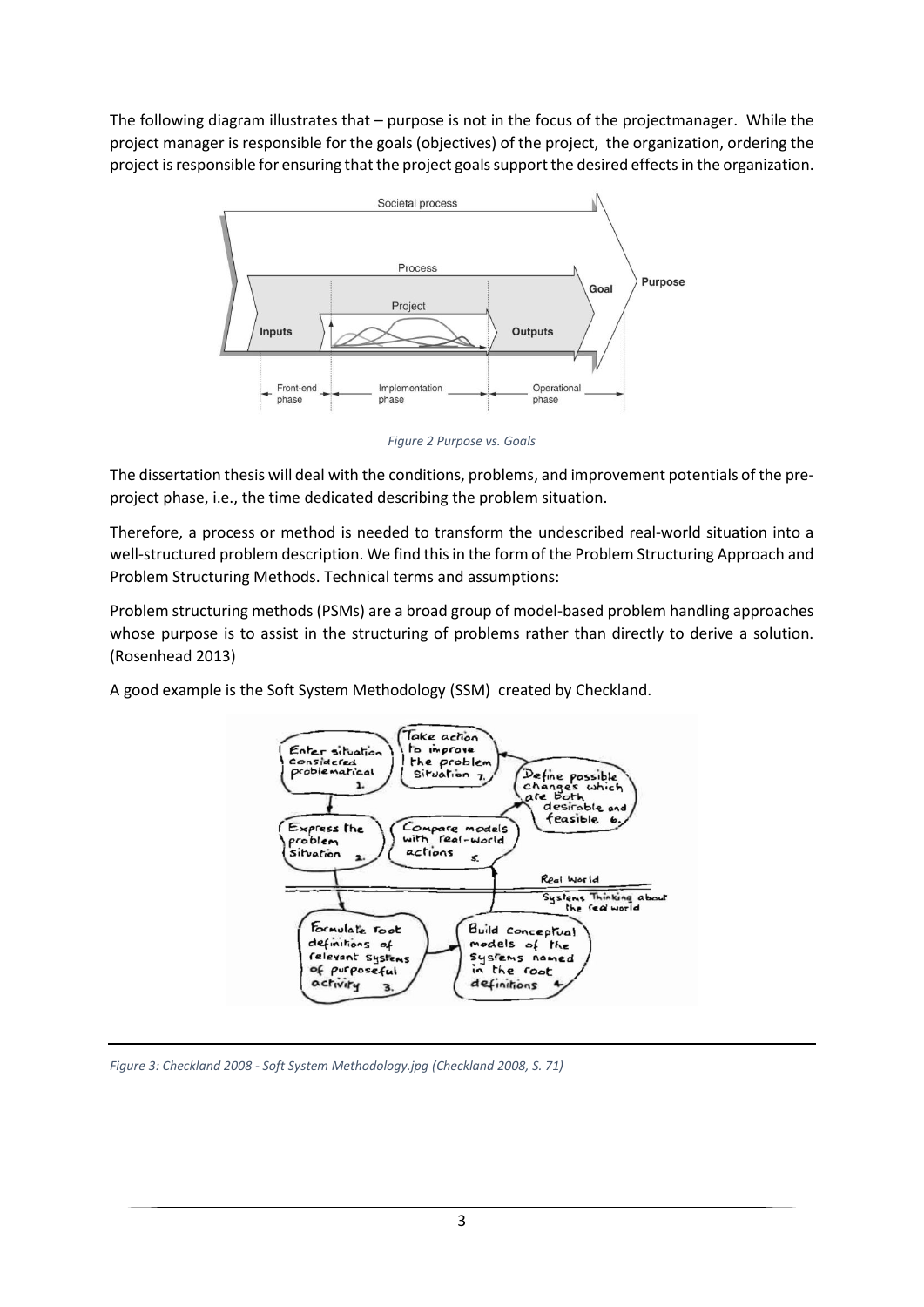The following graphic explains SSM. Relevant for the dissertation is that the Root Definition is a wellstructured problem description.



*Figure 4: Checkland, Poulter 2006 - Learning for action.jpg (Checkland und Poulter 2006)*

A shared understanding of the situation is the goal. A structured problem description the result. The structured problem description is achieved by using PSMs. "Wicked Problems" are the subject of consideration.

#### <span id="page-4-0"></span>Technical terms

To get to the front end project phase, which evaluates the various concepts for solving the problem, one must extract from the unstructured and chaotic problem situation a structured problem definition which is shared by the stakeholders. In general, PSMs or the problem structuring approach (PSA) deal with wicked problems, gaining a well-structured problem definition.

Briefly explained Wicked problems are ill-structured problems with the additional dimension of different views from the additional worldviews of the problem stakeholders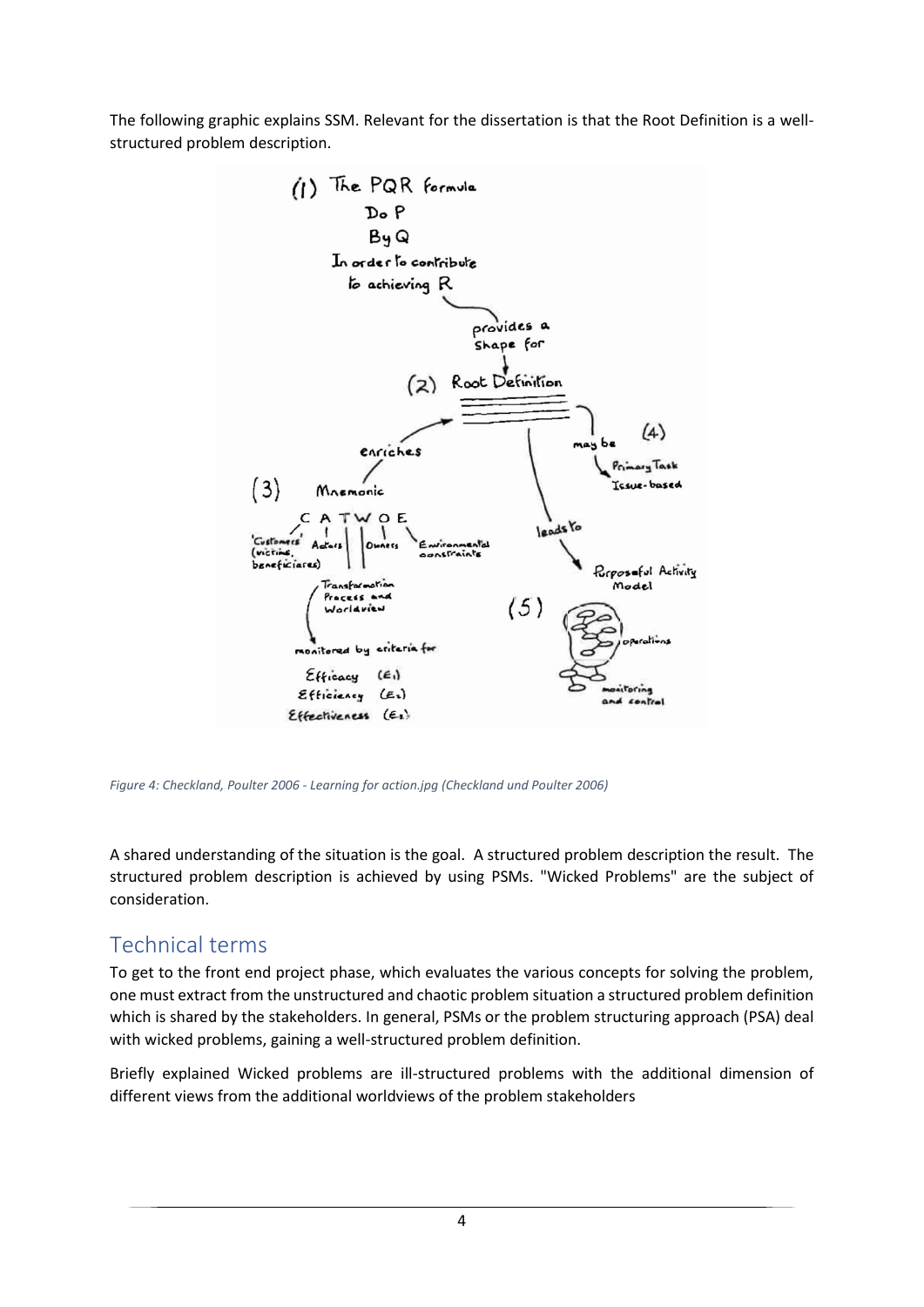

*Figure 5 Real World Situation to structured problem definition*

Rittel (Rittel und Webber 1973),one of the earliest scientists who looks at this type of problem (HU: wicked problems) define them as following (adapted by the HU)

Wicked problems:

- I. cannot be easily defined so that all stakeholders agree on the problem to solve
- II. require complex judgements about the level of abstraction at which to define the problem
- III. have no clear stopping rules
- IV. have better or worse solutions, not right and wrongs ones
- V. have no objective measure of success
- VI. require iterations every attempt to build a solution changes the problem
- VII. often have strong moral, political or professional dimensions, particularly for failure

Note HU: Points IV and V. are not sufficiently explained. Because "without measurement (see V.)" there is no objective distinction between "better or worse solution (see IV)" Rittel and Weber refer here to the stakeholders involved. They evaluate the proposed solutions. See "Closure (Hu: of the problem) is often forced by pragmatic constraints. (e.g. managerial or political) rather than "rational Scientific) (2003, S. 12)"

Rittel and Webber, made two testable claims of direct relevance to review first, that many design problems are "wicked" problems are in contrast to "tame" or "benign" problems, which can be modeled computationally and secondly, that an "argumentative process was the most effective way to tackle such problems (ebrary, Inc 2003, S. 12) (adapted by HU)

To begin the dissertation following definition of PSMs is good enough as a starting point. The definition of PSMs will evolve during the dissertation:

Problem structuring methods (PSMs) are a broad group of model-based problem handling approaches whose purpose is to assist in the structuring of problems rather than directly to derive a solution. (Rosenhead 2013)

Relevant is what PSMs ares supposed to do for us: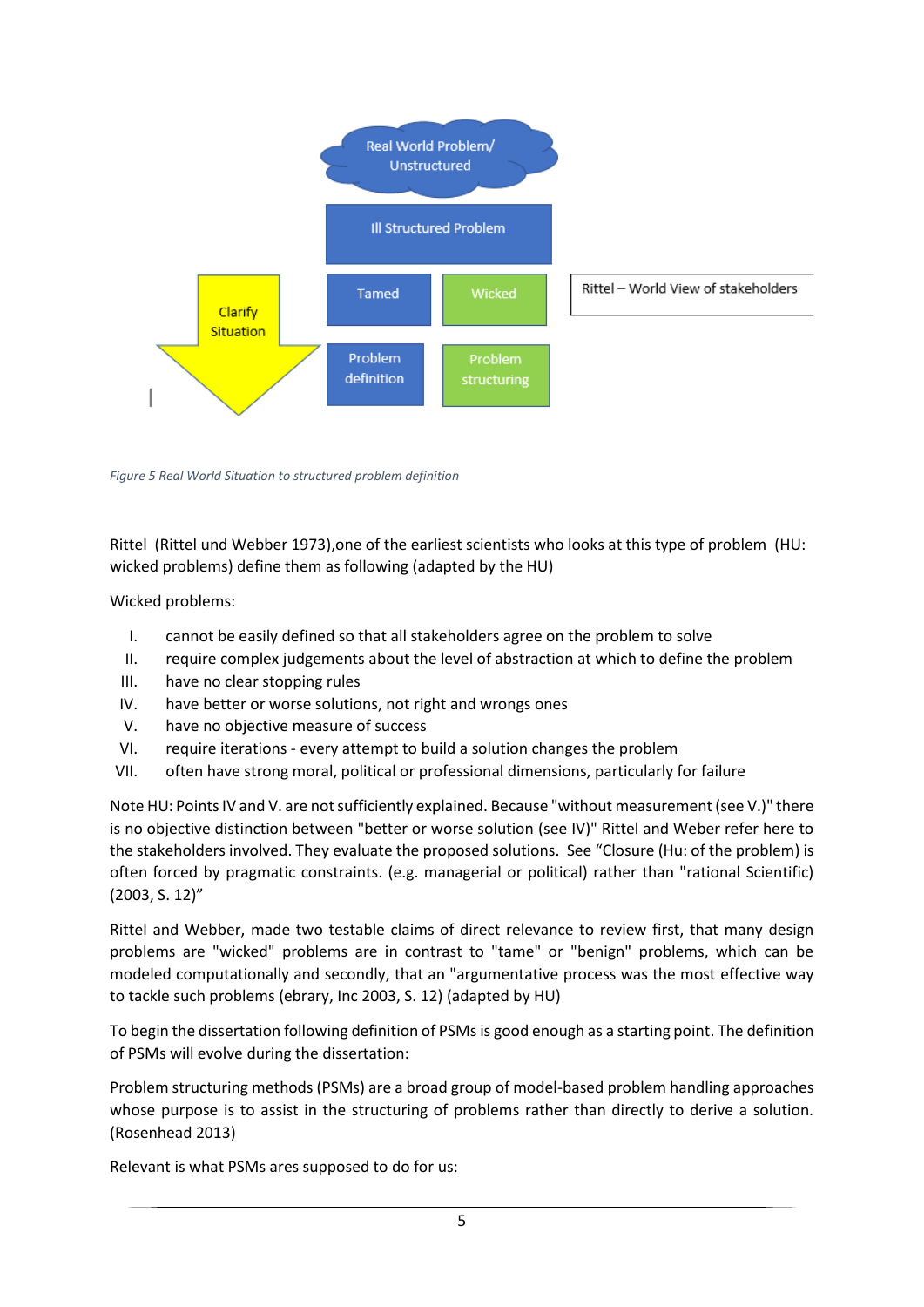What each PSM offers is a way of representing the situation (that is, a model or models) that will enable participants to clarify their predicament, converge on a potentially actionable mutual problem or issue within it, and agree commitments that will at least partially resolve it. To do this a PSM must:

• enable several alternative perspectives to be brought into conjunction with each other,

• be cognitively accessible to actors with a range of backgrounds and without specialist training, so that the developing representation can inform a participative process of problem structuring,

• operate iteratively, so that the problem representation adjusts to reflect the state and stage of discussion among the actors, as well as vice versa, (Note HU: Consideration of the problem representation has a learning effect and promotes shared understanding)

• permit partial or local improvements to be identified and committed to, rather than requiring a global solution, which would imply a merging of the various interests (Mingers und Rosenhead 2004, S. 531)

#### <span id="page-6-0"></span>State of research:

In the preliminary research, only a few papers were found that deal with PSMs in the IT environment. The excerpt Figure 6: Mingers, Rosenhead 2004 - Problem structuring methods in action.jpg (Mingers und Rosenhead 2004) shows not even 20% of the specialist articles are related to It environment.

| Developing business strategy            | эуэкин чунанно ⊤ эон эуэкинэ                                 | $V$ V IIIUII $(1777)$              |
|-----------------------------------------|--------------------------------------------------------------|------------------------------------|
| Information systems                     |                                                              |                                    |
| Accounting information system           | <b>SSM</b>                                                   | Ledington (1992)                   |
| Analysis of CD-ROM network              | <b>SSM</b>                                                   | <b>Knowles</b> (1993)              |
| Information systems strategy            | <b>VSM</b>                                                   | Schuhman (1990)                    |
| Capturing process knowledge             | $SSM +$ process models                                       | Boardman and Cole (1996)           |
| Building process models                 | $SSM +$ grounded theory                                      | Platt (1996)                       |
| Developing information systems strategy | Interactive planning $+$ SSM $+$ VSM $+$ strategic<br>choice | Ormerod (1996a, b, 1998)           |
| Technology, resources, planning         |                                                              |                                    |
| New technology and culture conflict     | <b>SSM</b>                                                   | Kartowisastro and Kijima<br>(1994) |
| Dlanning livestook management in Negal  | CCAA                                                         | $M$ goodam at al $(1005)$          |

*Figure 6: Mingers, Rosenhead 2004 - Problem structuring methods in action.jpg (Mingers und Rosenhead 2004, S. 541)*

Some researches deal with PSMs, the structure of PSMs, and suggestions for evaluating the problem structuring approach. As an example "Towards a new framework for evaluating systemic problem structuring methods. (Midgley et al. 2013)" or " The characteristics of problem Structuring Methods. (Smith und Shaw 2019)

At the beginning of the first reflections on the dissertation objectives, three issues arose. The first is there is not just only one PSM. Second, there is no dedicated method used during the prephase of IT projects. Thirdly, some publications point out that the PSMs are developed for specific problem fields, e.g., traffic infrastructure.

A lot of application enables the necessary information and data in companies to be available at the right time in the right place, i.e., in a wide variety of specialist departments. As already mentioned, available PPPs have been developed for particular problem areas. Therefore, a PSM suitable for the IT project's pre-project phase will combine parts of different PSMs and specific extensions.

Aleander Bock et al., worked in similar research in the paper "Towards More Expressive Problem Structuring" in the domain of enterprise modeling, states.

"The idea of the desired modeling method is to combine general problem structuring concepts, inspired by theoretical problem solving research and work in the field of PSMs, with the meta modeling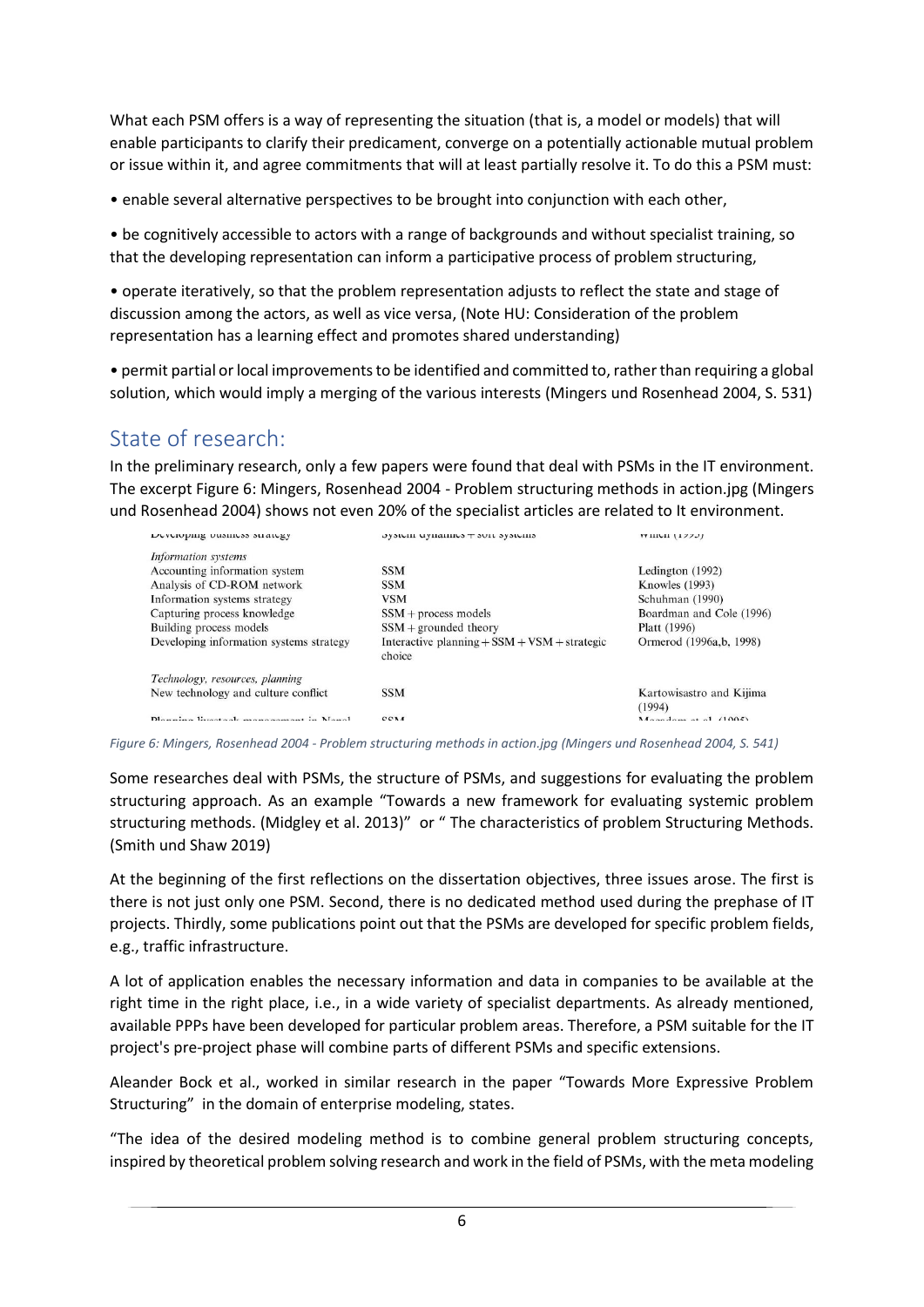mechanisms and the portfolio of domain-specific modeling languages from the field of enterprise modeling. (Bock et al. 2018)"

The number of methods is on the rise. A short pre-literature research reveals more than 20 methods.



The search for common software support has yielded low results. As an example, IBIS Issue-Based Information System or Banxia Decision Explorer. In the course of the dissertation, it is important to find more research on the one hand, but on the other hand to develop proposals in the direction of development, precisely for the PSMs which are evaluated as suitable for IT projects. Ideally, they should dock to the concept phase methods.

### <span id="page-7-0"></span>Research Gaps:

Researches and papers found until now do not address the following aspects:

- 1. Evaluation of the different PSM approaches for the front-end phase of IT projects
- 2. Evaluation of software support using PSM methods
- 3. Extension of the RUP process into the pre-project phase with PSMs
- 4. Which PSM would best serve which type of IT project?

There are a lot of papers that will be used as a basis for the dissertation. Here are a few examples. This proves the fundamental interest in the topic in the scientific environment.

Terry Williams, Hang Vo, Knut Samset, Andrew Edkins. (2019) [The front-end of projects: a systematic](https://www.tandfonline.com/doi/abs/10.1080/09537287.2019.1594429)  [literature review and structuring.](https://www.tandfonline.com/doi/abs/10.1080/09537287.2019.1594429) Production Planning & Control 30:14, pages 1137-1169.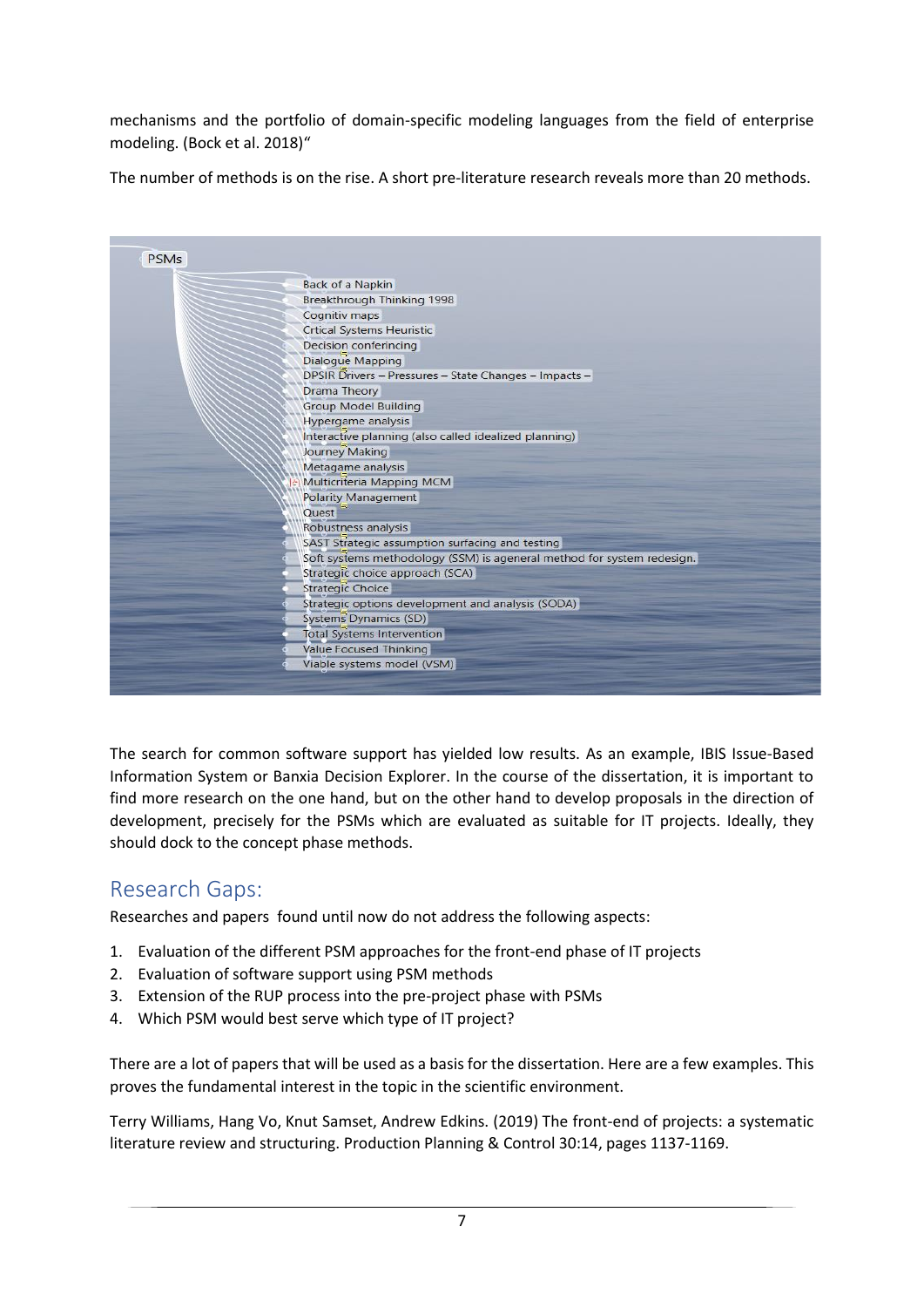Richard Ormerod. (2017) [Writing practitioner case studies to help behavioral OR researchers ground](https://www.tandfonline.com/doi/abs/10.1057/s41274-016-0011-8)  [their theories: application of the mangle perspective.](https://www.tandfonline.com/doi/abs/10.1057/s41274-016-0011-8) Journal of the Operational Research Society 68:5, pages 507-520.

Champion, J M Wilson. (2010) [The impact of contingency factors on validation of problem structuring](https://www.tandfonline.com/doi/abs/10.1057/jors.2009.94)  [methods.](https://www.tandfonline.com/doi/abs/10.1057/jors.2009.94) Journal of the Operational Research Society 61:9, pages 1420-1431.

J Davis, A MacDonald, L White. (2010) [Problem-structuring methods and project management: an](https://www.tandfonline.com/doi/abs/10.1057/jors.2010.12)  [example of stakeholder involvement using Hierarchical Process Modelling methodology.](https://www.tandfonline.com/doi/abs/10.1057/jors.2010.12) Journal of the Operational Research Society 61:6, pages 893-904.

G A Hindle, L A Franco. (2009) [Combining problem structuring methods to conduct applied research: a](https://www.tandfonline.com/doi/abs/10.1057/jors.2008.125)  [mixed methods approach to studying fitness-to-drive in the UK.](https://www.tandfonline.com/doi/abs/10.1057/jors.2008.125) Journal of the Operational Research Society 60:12, pages 1637-1648.

White, L. (2006): Evaluating problem-structuring methods: developing an approach to show the value and effectiveness of PSMs. In: Journal of the Operational Research Society 57 (7), S. 842–855. DOI: 10.1057/palgrave.jors.2602149.

#### <span id="page-8-0"></span>Research Questions

Answering the following research questions will close the specified gaps

- (R1) What criteria should a PSM meet in order to support problem analysis in an IT environment?
- (R2) Which criteria have to be taken into account to assign certain types of IT projects to certain PSMs?
	- $(R2.1)$  Which categorization of IT projects is necessary for the selection of the most suitable PSM?
	- (R2.12 Which requirements are relevant for IT projects?
- (R3) Which of the many PSMs are suitable for use in the front end of IT projects?
	- (R3.1) Which PSM takes into account which necessity?
	- (R3.2.) Which of these PSMs are supported by software, and how can you improve this support?
	- (R3.3) If none of the existing PSMs are suitable for IT projects, which combination of different PSMs is a suitable approach? (Multimethodology approach)
- (R4) How can the results of the problem structuring approach be transferred to the conventional front end phase of project management methods?
	- (R4.1) Transformation and integration into RUP process for conventional projects?
	- (R4.2) Transformation and integration in the Agile project processes? (Building Vision)?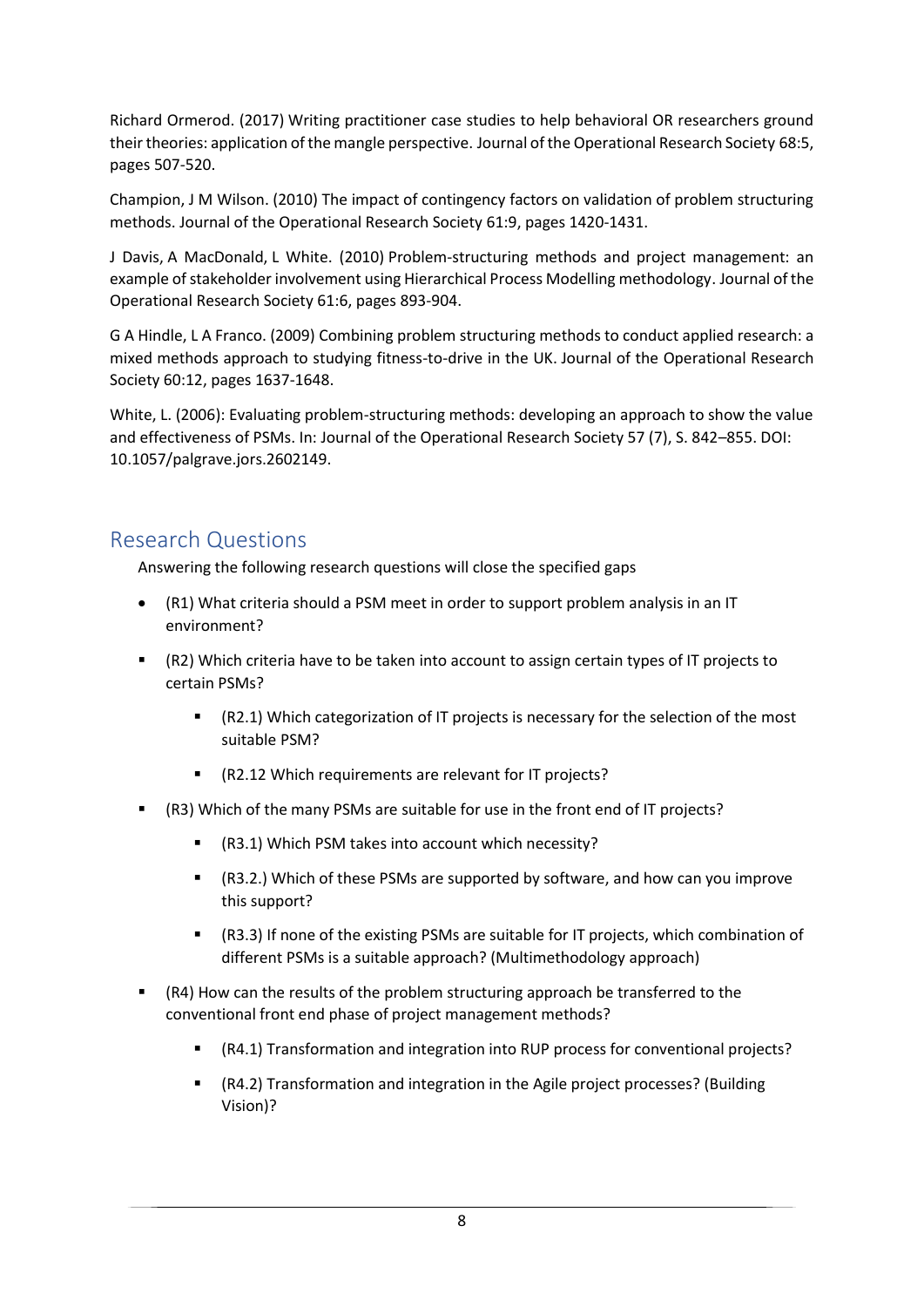# <span id="page-9-0"></span>Applied research methods:

- Literature research to identify
	- o the most relevant PSMs
	- o adequate Case Studies
	- o existing categorizations of IT projects and environments
- Interviews and surveys
	- $\circ$  It is planned to use surveys by email to find a higher number of contacts. The aim is to find experts and practitioners. Structured expert interviews through with cases studies will be used in later phases of the dissertation.
- Case Studies
	- o Structuring interviews and joint sessions
	- $\circ$  Existing case studies are to be taken over from the literature or extended. Some adoption leads case studies useful for interviews and quasi-experiments.
- Quasi-experiments for Proof of Concept
	- o The term "experiment" usually implies a controlled experiment, but controlled experiments are prohibitively difficult or impossible regarding the research questions. So natural experiments or quasi-experiments are the best choice.
	- $\circ$  The case studies are tested in laboratory experiments (student groups) for their suitability for structured interviews. The application of the quasi-experiments is trained.
	- o Due to the assumed small number of experts, it is impossible to randomly select participants in the experiment.

The documentation of interviews and quasi-experiments is carried out or supported with the help of tools for computer-supported argumentations visualization.: (ebrary, Inc 2003). The advantage here is that a central technique of problem structuring approach is used. It is necessary to represent the different models and argumentations during the developping of a shared understanding of the realworld situation in joint sessions. Bruggen stated the need of presenting the problem.

"To solve an ill-structured problem, problem solvers will have to represent the problem, define constraints, apply operators and evaluate proposed solutions, but since none of these are given, they first have to draw upon other knowledge sources to determine relevant or beneficial representations, constraints, operators and criteria (problem structuring). (Bruggen van et al. 2003, S. 28)".

### <span id="page-9-1"></span>Proof of Concept:

The results of the dissertation will be checked for their suitability in a second round with improved case studies while interviewing practitioners

Analysis of existing research papers containing case studies with the help of the developed processes, methods, categorization of PSMs in relation to IT environments.

Conduct a quasi-experiment with a control group. Preferably in an IT department of one or more companies.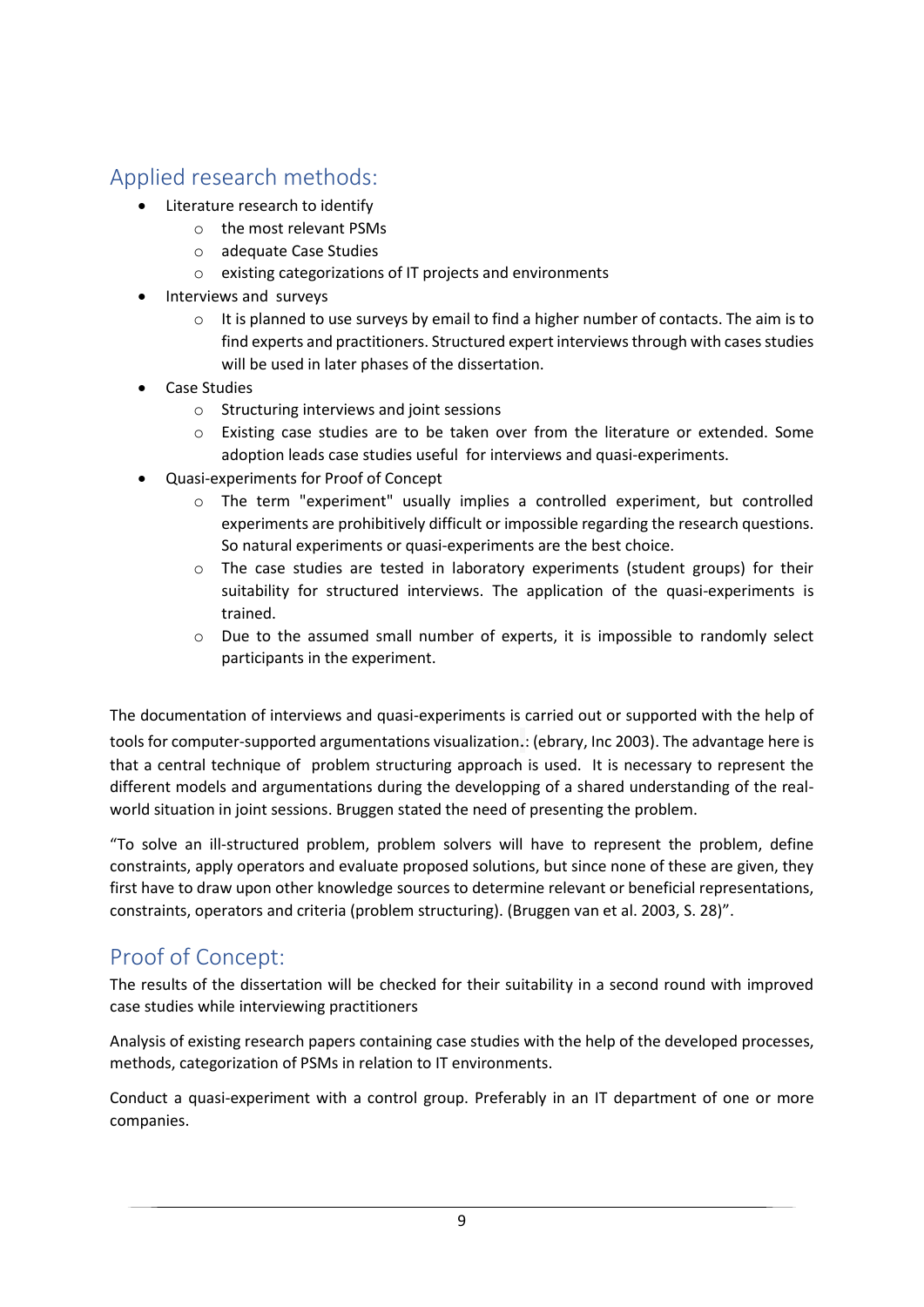# <span id="page-10-0"></span>Target Journals and Conferences:

- International Journal of Information Technology Project Management
- International Journal of Project Management (https://www.elsevier.com/journals/international-journal-of-project-management/)
- International Conference on Conceptual Modelling [\(http://er2017.pros.webs.upv.es/\)](http://er2017.pros.webs.upv.es/)
- International Conference on Advanced Information Systems Engineering (CAiSE)
- Information Visualisation Journal
- International Journal of Information Systems and Project Management <http://www.sciencesphere.org/ijispm/index.php>
- Journal of Management Information Systems
- Information Systems Journal

#### <span id="page-10-1"></span>Main Tasks:

- 1. Literaturresearch to find
	- 1.1. all relevant PSMs
	- 1.2. IT environments/IT projects taxonomy
	- 1.3. suggested existing categorizations of PSMs
	- 1.4. existing case studies in literature
- 2. Dissertation topic related work
	- 2.1. PSMs suitability to IT projects
	- 2.2. PSMs taxonomy
	- 2.3. PSMs support software analysis and improvement
	- 2.4. Assignment PSMs taxonomy to IT taxonomy
	- 2.5. Build up of own PSM (O-PSM)
	- 2.6. Build up of case studies for proof of O-PSMs, categorization,..
	- 2.7. O PSM connection to conventional front end phase of project management
		- 2.7.1.Rup Integration
		- 2.7.2.Agil integration
- 3. Identify Peer groups, Experts, Practitioners doing
	- 3.1. Surveys with the help of professional associations (e.g.)IPMA, PMA
	- 3.2. Enterprise Surveys
- 4. Write Papers (suggestions)
	- 4.1. PSMs list of PSMs, the status of PSMs, taxonimation, categorization, Demarcation from subject areas, and location in subject areas
	- 4.2. PSMs Categorization It environments &project linking with PSM taxonomies
	- 4.3. Further Papers
- 5. Interviews of peer groups, experts, and practitioners
	- 5.1. First Round Begin of dissertation expansion of literature research with state of the art practice experience
	- 5.2. Middle Round Securing the development of methods and results of dissertation work
- 6. End Round Part of Proof f Concept
- 7. Monographie based on papers and enhancements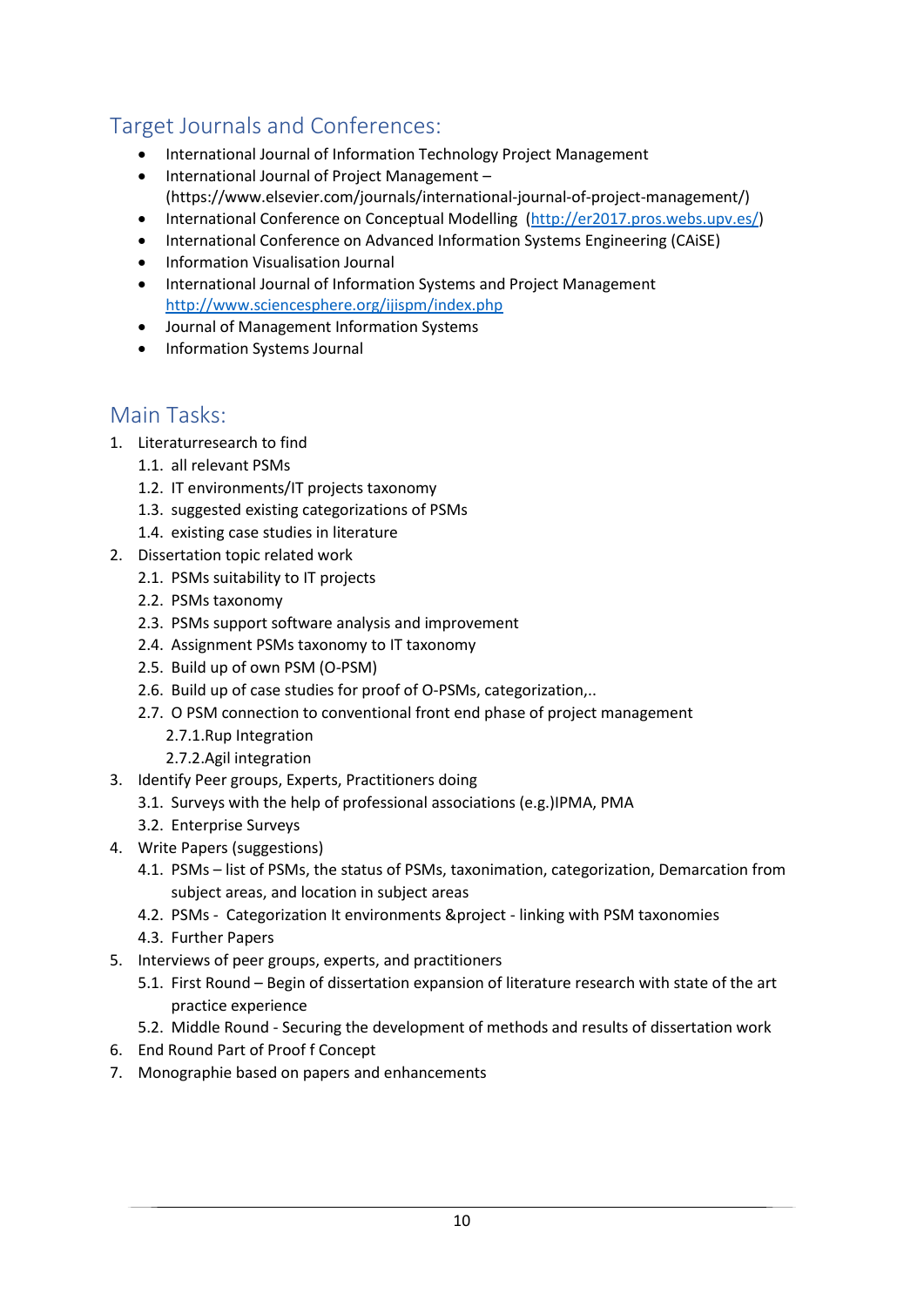### <span id="page-11-0"></span>Conclusion:

IT applications should help to solve real-world problems or at least make them manageable. For this, it is necessary to map parts of reality into computer models. To do this, structured problem descriptions are required.

With PSMs, which have been in use for decades, we have sophisticated methods that achieve this transformation, unstructured situation into structured problem description.

This work will increase the benefit of the PSMs for the field of computer science and ultimately make successful IT projects more likely. Due to the strong connection with the real problem situation, better applicability of the results of the IT projects can be expected.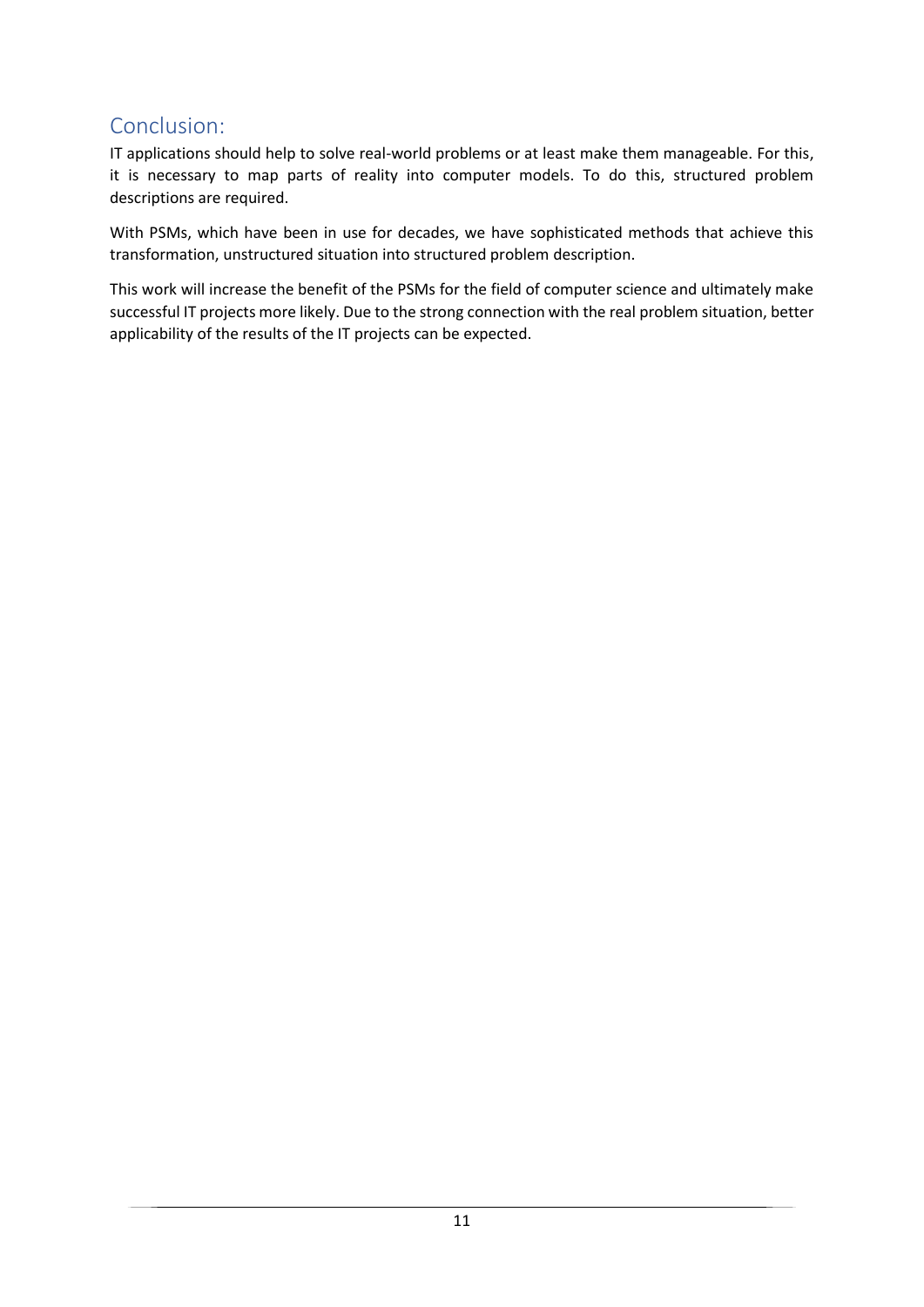# Timeline:

<span id="page-12-0"></span>

|                                                                                                             | Ite 1, 2021 | Hälfte 2, 2021 | Hälfte 1, 2022 | Hälfte 2, 2022 | Hälfte 1, 2023 | Hälfte 2, 2023 |                                                                                                                                                                                                           | Hälfte 1, 2024 | Hälfte 2, 2024 |
|-------------------------------------------------------------------------------------------------------------|-------------|----------------|----------------|----------------|----------------|----------------|-----------------------------------------------------------------------------------------------------------------------------------------------------------------------------------------------------------|----------------|----------------|
| Vorgangsname                                                                                                |             |                |                |                |                |                | F   M   A   M   J   J   A   S   O   N   D   J   F   M   A   M   J   J   A   S   O   N   D   J   F   M   A   M   J   J   J   F   M   A   M   J   J   A   S   O   N   O   J   F   M   A   M   J   J   A   S |                |                |
| <sup>4</sup> Disseration                                                                                    |             |                |                |                |                |                |                                                                                                                                                                                                           |                |                |
| ⊿ PSMs                                                                                                      |             |                |                |                |                |                |                                                                                                                                                                                                           |                |                |
| <sup>4</sup> Universitytasks                                                                                |             |                |                |                |                |                |                                                                                                                                                                                                           |                |                |
| FÖP                                                                                                         |             |                |                |                |                |                |                                                                                                                                                                                                           |                |                |
| <b>DocSchoolSeminars</b>                                                                                    |             |                |                |                |                |                |                                                                                                                                                                                                           |                |                |
| <b>Disserations Evaluation</b>                                                                              |             |                |                |                |                |                |                                                                                                                                                                                                           |                |                |
| Defensio                                                                                                    |             |                |                |                |                |                |                                                                                                                                                                                                           |                |                |
| 4 Research of Literature                                                                                    |             |                |                |                |                |                |                                                                                                                                                                                                           |                |                |
| a all relevant PSMs                                                                                         |             |                |                |                |                |                |                                                                                                                                                                                                           |                |                |
| suggested existing categorizations of PSMs                                                                  |             |                |                |                |                |                |                                                                                                                                                                                                           |                |                |
| suggested existing existing IT environemenst/IT projects taxonomy                                           |             |                |                |                |                |                |                                                                                                                                                                                                           |                |                |
| existing case studies in literature                                                                         |             |                |                |                |                |                |                                                                                                                                                                                                           |                |                |
| 4 Identify Peergroups, Experts, Practitioners doing                                                         |             |                |                |                |                |                |                                                                                                                                                                                                           |                |                |
| Surveys with help of professional associations (e.g.) IPMA, PMA                                             |             |                |                |                |                |                |                                                                                                                                                                                                           |                |                |
| Sending surveys to enterprises                                                                              |             |                |                |                |                |                |                                                                                                                                                                                                           |                |                |
| 4 Dissertation topic related work                                                                           |             |                |                |                |                |                |                                                                                                                                                                                                           |                |                |
| PSMs taxonomy                                                                                               |             |                |                |                |                |                |                                                                                                                                                                                                           |                |                |
| PSMs suitability to IT projects                                                                             |             |                |                |                |                |                |                                                                                                                                                                                                           |                |                |
| IT environments/IT projects taxonomy                                                                        |             |                |                |                |                |                |                                                                                                                                                                                                           |                |                |
| PSMs support software analysis and improvement                                                              |             |                |                |                |                |                |                                                                                                                                                                                                           |                |                |
| Assignement PSMs taxonomy to IT taxonomy                                                                    |             |                |                |                |                |                |                                                                                                                                                                                                           |                |                |
| Build up of own PSM (O-PSM)                                                                                 |             |                |                |                |                |                |                                                                                                                                                                                                           |                |                |
| Build up of case studies for proof of O-PSMs, categorization etc.                                           |             |                |                |                |                |                |                                                                                                                                                                                                           |                |                |
| ▲ PSM connection to conventional front end phase of project management                                      |             |                |                |                |                |                |                                                                                                                                                                                                           |                |                |
| <b>Rup Integration</b>                                                                                      |             |                |                |                |                |                |                                                                                                                                                                                                           |                |                |
| <b>Agil integration</b>                                                                                     |             |                |                |                |                |                |                                                                                                                                                                                                           |                |                |
| ▷ Write Papers (suggestions)                                                                                |             |                |                |                |                |                |                                                                                                                                                                                                           |                |                |
| 4 Interviews of peer groups, experts and practitioners                                                      |             |                |                |                |                |                |                                                                                                                                                                                                           |                |                |
| First Round - Begin of dissertation expansion of literature research with state of the art practice experie |             |                |                |                |                |                |                                                                                                                                                                                                           |                |                |
| Middle Round - Securing the development of methods and results of dissertation work                         |             |                |                |                |                |                |                                                                                                                                                                                                           |                |                |
| End Round Part of Proof f Concept                                                                           |             |                |                |                |                |                |                                                                                                                                                                                                           |                |                |
| Monographie based on papers and enhancements                                                                |             |                |                |                |                |                |                                                                                                                                                                                                           |                |                |
|                                                                                                             |             |                |                |                |                |                |                                                                                                                                                                                                           |                |                |